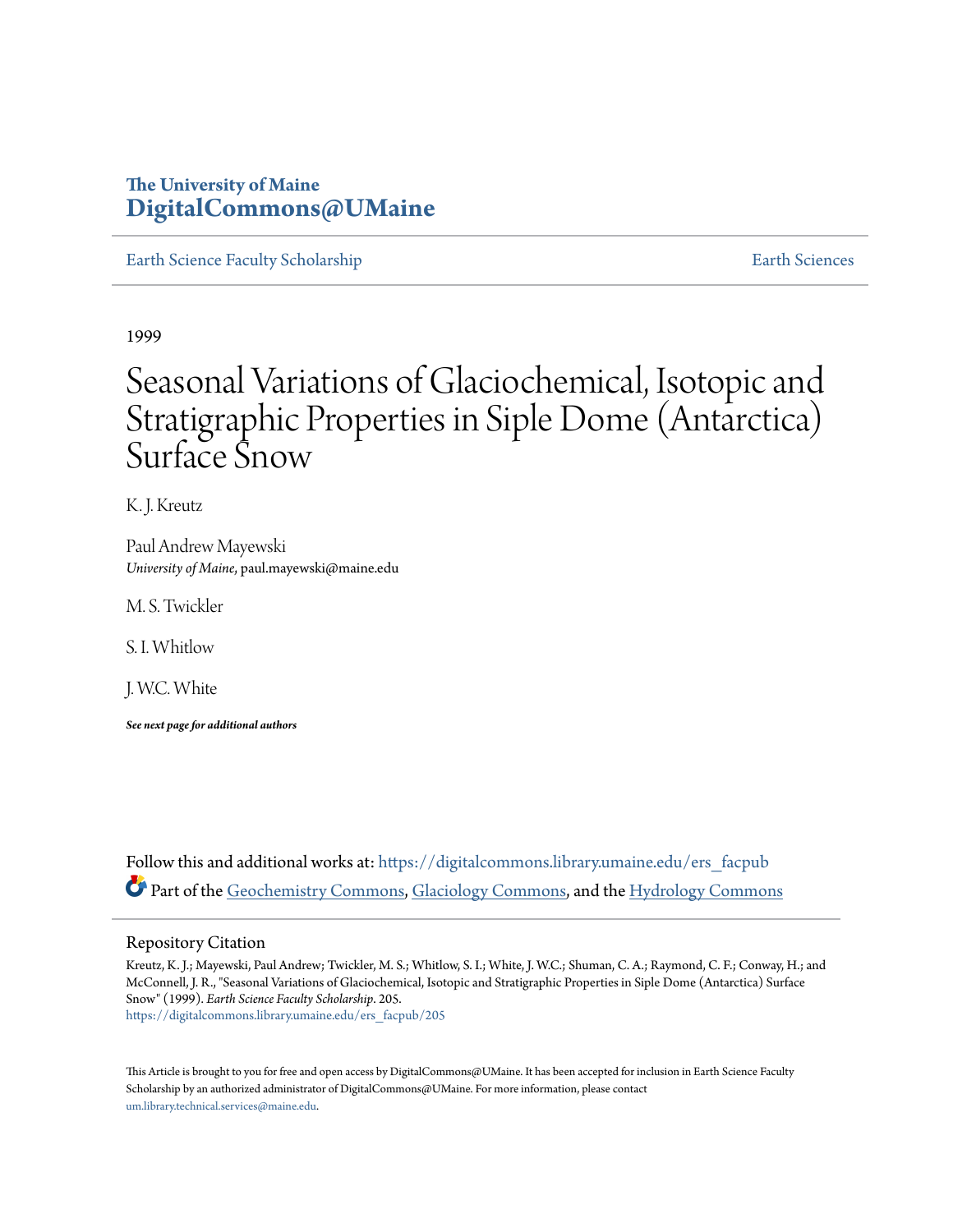#### **Authors**

K. J. Kreutz, Paul Andrew Mayewski, M. S. Twickler, S. I. Whitlow, J. W.C. White, C. A. Shuman, C. F. Raymond, H. Conway, and J. R. McConnell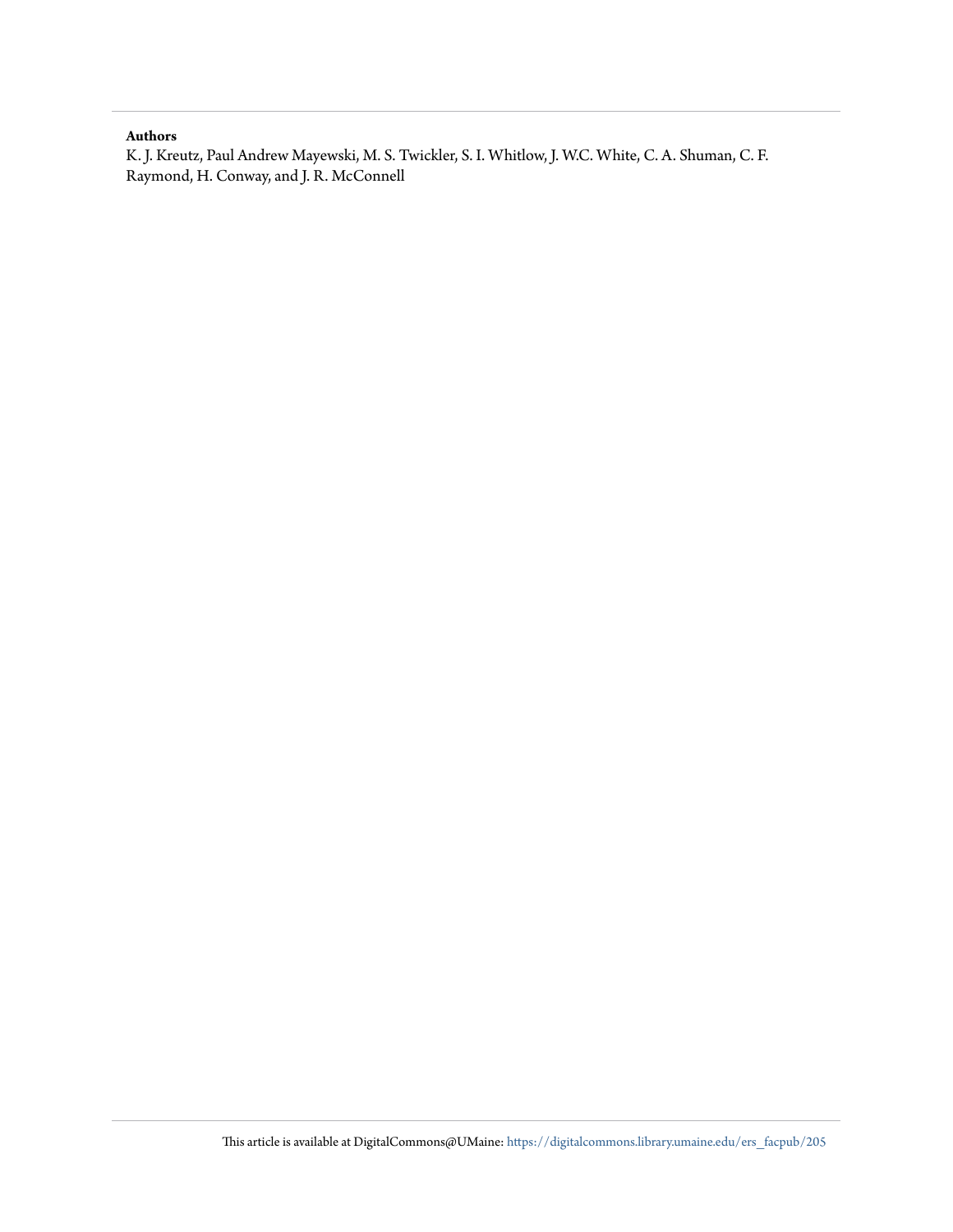## Seasonal variations of glaciochemical, isotopic and stratigraphic properties in Siple Dome (Antarctica) surface snow

K. J. KREUTZ,<sup>1\*</sup> P. A. MAYEWSKI,<sup>1</sup> M. S. TWICKLER,<sup>1</sup> S. I. WHITLOW,<sup>1</sup> J.W. C. WHITE,<sup>2</sup> C. A. SHUMAN,<sup>3</sup> C. F. RAYMOND,<sup>4</sup> H. CONWAY,<sup>4</sup> J. R. McCONNELL<sup>5</sup>

 $^1$ Climate Change Research Center, Institute for the Study of Earth, Oceans and Space and Department of Earth Sciences,

University of New Hampshire, Durham, NH 03824, U.S.A.

<sup>2</sup>Stable Isotope Laboratory, Institute of Arctic and Alpine Research, University of Colorado, Boulder, CO 80303, U.S.A.

 $^3\it NASA/Godd$ ard Space Flight Center, Code 971, Greenbelt, MD 20771, U.S.A.

<sup>4</sup>Geophysics Program, University of Washington, Seattle, WA 98195-1650, U.S.A.

 $^5$ Desert Research Institute, University of Nevada System, Reno, NV 89506, U.S.A.

ABSTRACT. Six snow-pit records recovered from Siple Dome, West Antarctica, during 1994 are used to study seasonal variations in chemical (major ion and  $H_2O_2$ ), isotopic (deuterium) and physical stratigraphic properties during the 1988–94 period. Comparison of  $\delta$ D measurements and satellite-derived brightness temperature for the Siple Dome area suggests that most seasonal  $\delta D$  maxima occur within  $\pm 4$  weeks of each 1 January. Several other<br>chemical species (H<sub>2</sub>O<sub>2</sub>, non-sea-salt (nss)  $SO_4^{2-}$ , methanesulfonic acid and  $NO_3^-$ ) show coeval peaks with  $\delta\overline{D}$ , together providing an accurate method for identifying summer accumulation. Sea-salt-derived species generally peak during winter/spring, but episodic input is noted throughout some years. No reliable seasonal signal is identified in species with con-<br>tinental sources (nssCa<sup>2+</sup>, nssMg<sup>2+</sup>), NH<sub>4</sub><sup>+</sup> or nssCl<sup>-</sup>. Visible strata such as large depth-<br>hoar layers (>5 cm) are ass smaller hoar layers and crusts are more difficult to interpret. A multi-parameter approach is found to provide the most accurate dating of these snow-pit records, and is used to determine annual layer thicknesses at each site. Significant spatial accumulation variability exists on an annual basis, but mean accumulation in the sampled 10 km<sup>2</sup> grid for the 1988-94 period is fairly uniform.

#### **INTRODUCTION**

Interpreting past environmental change from snow, firn and ice-core records depends in large part upon accurate construction of depth/age relationships. Several different physical and chemical techniques (visible stratigraphy, stable isotopes, ion chemistry,  $H_2O_2$ , electrical conductivity, laser light scattering from dust) have been developed to identify seasonal layering in polar ice sheets (e.g. Dansgaard, 1964; Murozumi and others, 1969; Hammer and others, 1978; Herron and Langway, 1979; Hammer, 1980; Warburton and Young, 1981; Mumford and Peel, 1982; Legrand and Delmas, 1984; Whitlow and others, 1992; Minikin and others, 1994). Each of these techniques, used independently, has an associated error (identifying a year where one does not exist, or omitting a year where one does exist), which increases with depth or age (Alley and others, 1990). Therefore, combining several of these techniques in a multi-parameter dating approach provides a more accurate means for reconstructing accumulation histories and interpreting chemical variability through time. The advantage of such an approach has been demonstrated in the Greenland Ice Core Project (GRIP) and Greenland Ice Sheet Project II (GISP2) ice-core records, which currently provide the longest, most continuously dated records of annual layer accumulation available (Dahl-Jensen and others, 1993; Meese and others, 1994).

A deep ice-coring project at Siple Dome, West Antarctica  $(81.65\degree S, 148.81\degree W; Fig. 1)$ , intends to produce a new Southern Hemisphere paleoclimatic record similar in length and resolution to the GISP2 and GRIP records. As with the Summit (Greenland) records, a full suite of chemical and physical parameters will be measured on the Siple Dome core which can be used for core-dating, assuming seasonal signals can be identified. Several of these parameters were measured in snow-pit samples collected at Siple Dome during the 1994– 95 reconnaissance field season (Mayewski and others, 1995; Raymond and others, 1995). Here we present chemical, isotopic and stratigraphic results from the upper 2 m of the 1994 snow pits, and evaluate the seasonal signal represented by each parameter. Our goal is to estimate snow-pit annual layer thicknesses based on these parameters, and hence provide information on recent accumulation rates and aid future snow-pit and ice-core interpretations at Siple Dome.

Present address: Department of Marine Chemistry and Geochemistry, Woods Hole Oceanographic Institution, Woods Hole, MA 02543, U.S.A.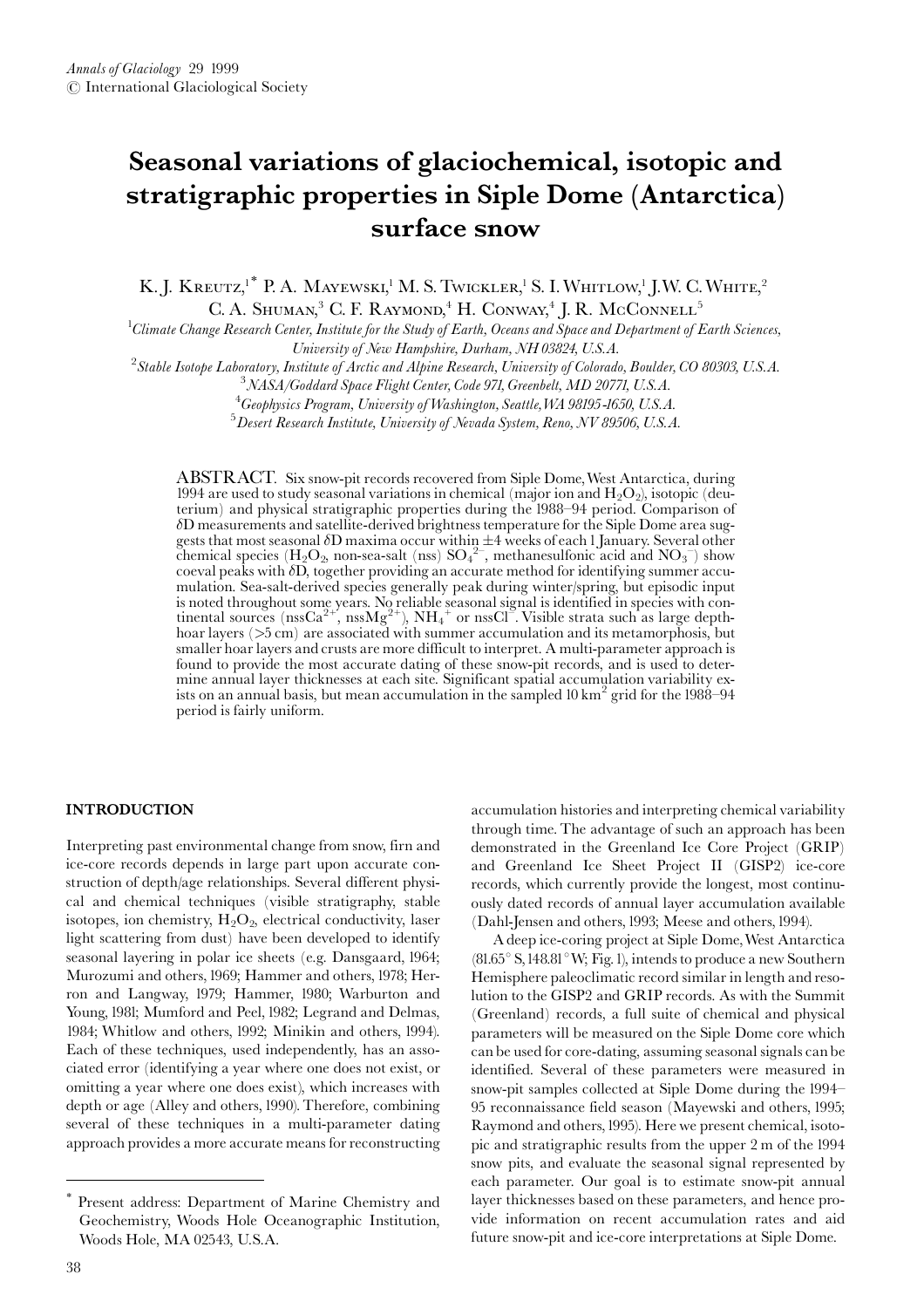

Fig. 1. Location map for 1994 Siple Dome snow pits. Pit 94-6 is located  $\sim$ 300 m northeast of pit 94-1, and hence is not represented as a separate point at this scale.

#### **METHODS**

Six snow pits were sampled at Siple Dome (621 m a.s.l. (Raymond and others, 1995);  $25^{\circ}$ C 10 m temperature (Mayewski and others, 1995)) during the 1994–95 field season (Fig. 1). Four 2 m pits (94-2, 94-3, 94-4 and 94-5) are located on the corners of a  $10 \text{ km}^2$  grid centered on the Siple Dome summit (Raymond and others, 1995); one 4 m deep pit (94-1) is located at the site of a 150 m ice core (Kreutz and others, 1997a); and one 1m pit (94-6) is located  $\sim$ 300 m northeast of the 1994 drill site (Mayewski and others, 1995). The sampling interval is 2 cm for all pits except pit 94-6, where it is 1 cm. Snow-pit sampling was performed by workers wearing non-particulating suits, polyethylene gloves and particle masks. Samples were collected into precleaned polyethylene containers for frozen shipment and stored below  $-15^{\circ}$ C until melting, immediately prior to chemical analysis. Analysis of major cations  $(Na^+, K^+,$  $NH_4^+$ ,  $Mg^{2+}$ ,  $Ca^{2+}$ ), anions (Cl ,  $NO_3^-$ ,  $SO_4^{2-}$  ) and methanesulfonate (MSA) in all samples was performed at the University of New Hampshire using Dionex 4000 series instruments. Cations were analyzed via suppressed chromatography with a Dionex CS12 column, 0.125 mL loop and 20 mM MSA eluent. Anions were analyzed with a Dionex ASI1 column, 0.75 mL loop and 6.0 mM NaOH eluent. MSA measurements were made with an ASII column, 1.5 mL loop and 0.5 mM NaOH eluent. Mean ion concentrations for the 1994 pits are given in Kreutz and Mayewski (1999). Partitioning of sea-salt (ss) and non-sea-salt (nss) fractions is based upon the model described in O'Brien and others (1995). Snow-pit samples were analyzed for isotopic  $(\delta D)$  composition at the University of Colorado with uncertainties of  $\pm 0.5\%$  (Vaughn and others, 1998), and are reported in ‰ per mil relative to standard mean ocean water (SMOW).  $H_2O_2$  concentration was determined using the peroxidase-based fluorescence method (Sigg and others, 1992) at the University of Arizona. Physical properties measured in the 1994 pits include density, texture, strength and temperature (Raymond and others, 1995).



Fig. 2. Stratigraphic, isotopic and glaciochemical measurements in 2 m Siple Dome snow-pit samples during 1994. Snow pits are arranged according to geographic position on Siple Dome: pits 94-4 and 94-2 are located 5 km north of the east–west-trending Siple Dome ice divide (Raymond and others, 1995); pit 94-1 is  $\sim 0.7$  km north of the ice divide; and pits 94-3 and 94-5 are 5 km south of the ice divide.  $H_2O_2$  concentration was not measured in pits 94-4, 94-3 and 94-5, and sample volume did not permit MSA measurement in pit 94-4 and the upper 15 cm of pit 94-5. Hoar layers in stratigraphic profiles are represented by dark bands, and the locations of observed melt layers  $(2-5)$  mm thick) are marked  $(M)$  to the right of the stratigraphic profiles.

#### PHYSICAL STRATIGRAPHY

The use of visible strata in the analysis and dating of snow pits, firn and ice cores is a common glaciological tool, and has been documented on the Siple Coast, West Antarctica (Alley, 1988; Alley and Bentley, 1988). Low-density layers are formed at or near the surface when intense insolation warms snow 1 cm below the surface by as much as  $5^{\circ}$ C above the ambient air temperature (Alley and others, 1990). Vapor diffusion down this steep temperature gradient causes nearsurface mass loss accompanied by rapid grain growth, yielding a hoar layer. Subsequent snowfalls that bury a surface hoar layer typically are finer-grained, denser and have a smoother upper surface than the hoar. Hoar layers are rare or absent in winter snow, and therefore their presence provides a method for identifying buried summer layers (Alley, 1988; Shuman and others, 1998).

Stratigraphic layers (hoar and melt layers) identified in the Siple Dome snowpack are presented in Figure 2. The principal feature of the stratigraphy is the pervasive presence of faceted crystals in the snow and firn. In each pit, there are approximately 8-10 prominent soft layers of very strongly faceted, coarse, poorly bonded grains spread over the 2 m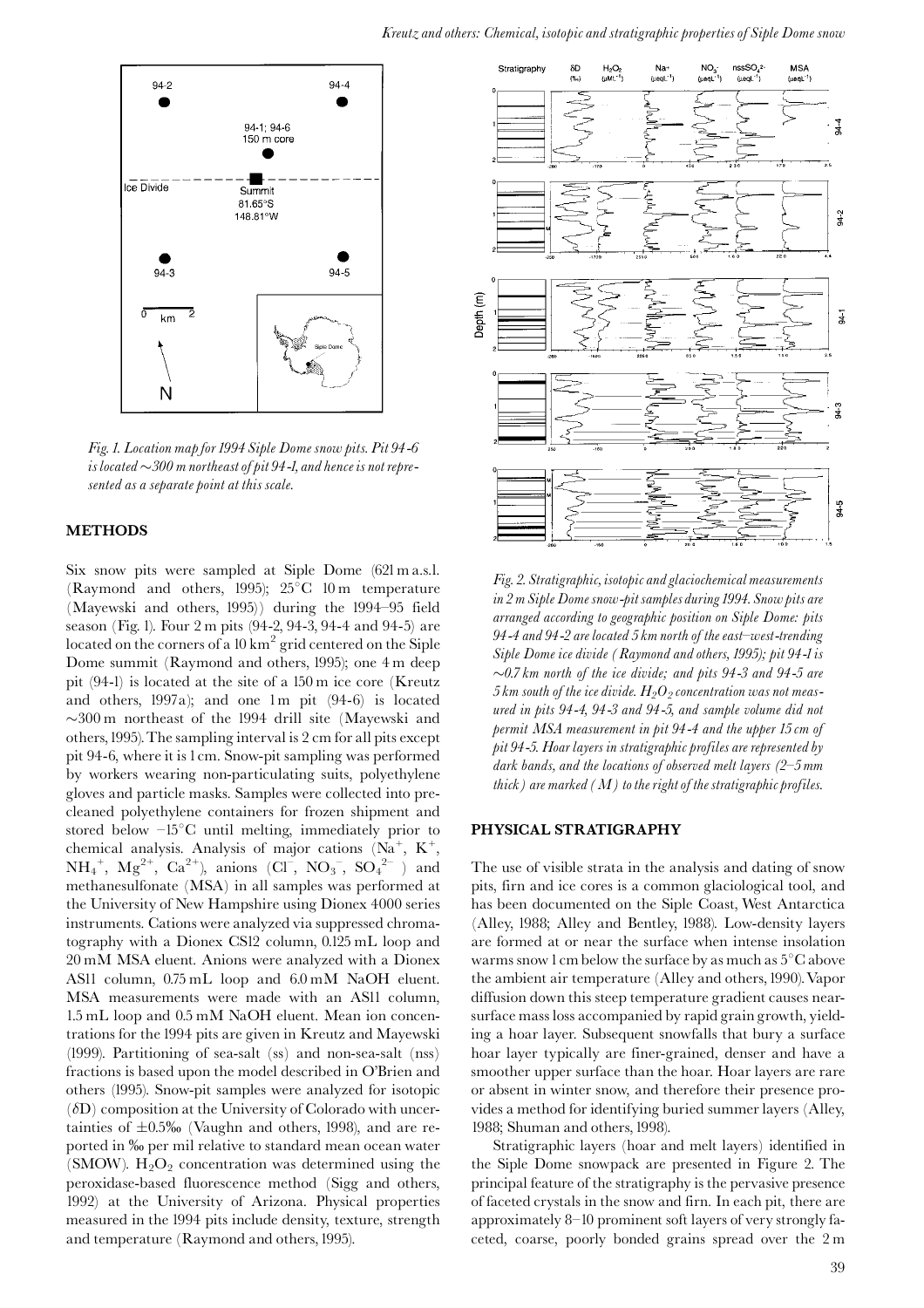sampling. Certain of these low-density layers possess a distinctive appearance, with large, symmetrical grains extending from underlying and overlying strata. One possible explanation for this phenomenon is vapor-gradient reversal during formation, causing transport both to the surface and down to the snowpack. As noted by Alley (1988) at a nearby location (ridge BC), such low-density layers are generally indicative of summer processes, and therefore allow a first approximation of time-depth relationships in the 1994 snow pits. Variability in hoar-layer thickness and number in each pit, however, makes unambiguous identification of annual layers difficult. Unfortunately, surface observations of the timing, extent, preservation and frequency of hoar formation at Siple Dome are not yet available, and therefore a detailed understanding of hoar formation and preservation is currently lacking. Although the counting of hoar complexes has been shown to be accurate to 1% at century-length timescales in Greenland (Alley and others, 1990), we may assume that some years in West Antarctica lack an identifiable hoar event or that other years have two or more events.

In addition to low-density layers, a small number  $(3-5)$ per  $2 \text{ m}$  pit) of thin  $(1-2 \text{ mm})$ , hard crusts were identified in all pits. The majority of these crusts are not associated with significant depth-hoar layers, suggesting that their formation is not related to summer temperatures. Release of latent heat from katabatic winds descending from the West Antarctic polar plateau may provide sufficiently warm temperatures to produce these crusts. Occasional melt layers (2-5 mm) were also noted, but stratigraphy and temperature profiles indicate that melting is not an important metamorphic and transfer process in comparison to vapor diffusion caused by strong temperature gradients. As discussed below, these apparent melt layers produce no noticeable redistribution of water-soluble constituents in the snowpack.

#### **STABLE ISOTOPES**

Like visual stratigraphy, the use of seasonal variations in snow, firn and ice stable-isotope ratios to identify annual layering is an established technique (Hammer and others, 1978). Although several factors affect isotopic ratios, numerous studies in polar regions have demonstrated the relationship between increased summer surface temperatures and more positive isotopic ratios (e.g. Dansgaard, 1964; Jouzel and others, 1997).  $\delta D$  profiles in 1994 Siple Dome snow pits (Fig. 2) display significant  $(\sim]100\%$ ) amplitude oscillations, which are assumed to represent winter/summer temperature variability. To investigate  $\delta D$  timing, high-resolution (1 cm sampling) measurements from pit 94-6 were compared to satellite-derived passive microwave brightness temperatures (Fig. 3). This technique is based on the theory that the relationship between brightness temperature and physical temperature is a function of the physical temperature of the near-snow surface multiplied by its emissivity (Shuman and others, 1995).

The brightness-temperature record at Siple Dome contains distinct maxima during the 1992-93, 1993-94 and 1994–95 austral summers, and also shows peaks of lesser amplitude during corresponding winter periods (Fig. 3; Table 1). Such winter peaks may be related to intrusion of warm, moisture-laden marine air during periods of intense cyclonic activity, causing increased surface temperatures and reduced emissivity (due to fresh snow deposition). The



Fig. 3. Comparison of deuterium ( $\delta D$ ) ratios in pit 94-6 and brightness temperature derived from Special Sensor Micro $wave/Image$  (SSM/I) data in pit 94-6. The satellite data used are from daily-averaged, 37 GHz, vertical polarization; brightness temperatures are from SSM/I (sensor F11) for the  $25\,km^2$  grid covering pit 94-6. Hoar layers (H) identified in  $\emph{pit}$ 94-6 are noted.

uppermost isotope peak  $(\sim 0.080 - 0.25 \text{ m})$  corresponds to the onset of summer 1994–95 conditions, based on the sampling date for this snow pit, 94-6 (2 December 1994). Decreased  $\delta$ D in the upper 10 cm is likely related to fresh surface snow present during sampling (pit 94-6 was the last one sampled during the 1994–95 field season, so the  $\sim$ 10 cm of fresh snow at the surface is not present in other pit profiles). We match the next obvious  $\delta D$  peak and hoar event ( $\sim 0.25 - 0.45$  m) with summer 1993-94. A broad peak in isotope values occurs between 0.6 and 0.85 m, corresponding to summer 1992-93 deposition. Two hoar events are identified in this depth interval, and it therefore appears that grouping these two hoar events together as a summer complex is necessary for correct identification of a specific single summer season. Regardless, these results from pit 94-6 suggest that hoar for-

Table 1. Summary of information derived from  $\delta D/b$ rightnesstemperature comparison

| Match point | Date             | <i>SSM/I 37 G<sub>2</sub></i><br>brightness temp.<br>K | $\delta D$<br>$\%$ <sub>0</sub> |
|-------------|------------------|--------------------------------------------------------|---------------------------------|
|             |                  |                                                        |                                 |
| $94/1 - 16$ | 3 October 1994   | 212                                                    | $-173.6$                        |
| $94/1 - 15$ | 14 July 1994     | 213                                                    | $-189.2$                        |
| 94/1-14     | 14 May 1994      | 196.1                                                  | $-237.2$                        |
| $94/1-13$   | 6 March 1994     | 203.3                                                  | $-226.4$                        |
| $94/1 - 12$ | 1 January 1994   | 225.7                                                  | $-177.9$                        |
| $94/1 - 11$ | 25 November 1993 | 220.8                                                  | $-185.1$                        |
| $94/1 - 10$ | 18 October 1993  | 213.2                                                  | $-196.8$                        |
| $94/1 - 9$  | 9 August 1993    | 192.2                                                  | $-241.6$                        |
| $94/1 - 8$  | 17 June 1993     | 212.1                                                  | $-237$                          |
| $94/1 - 7$  | 21 April 1993    | 210.7                                                  | $-213.2$                        |
| $94/1-6$    | 28 March 1993    | 202.2                                                  | $-205.9$                        |
| $94/1 - 5$  | 15 February 1993 | 219.5                                                  | $-160.6$                        |
| $94/1 - 4$  | 17 January 1993  | 227.7                                                  | $-148.1$                        |
| $94/1-3$    | 14 December 1992 | 221.5                                                  | $-161.9$                        |
| $94/1 - 2$  | 31 August 1992   | 186.6                                                  | $-247.8$                        |
| $94/1 - 1$  | 24 March 1992    | 208.8                                                  | $-213.1$                        |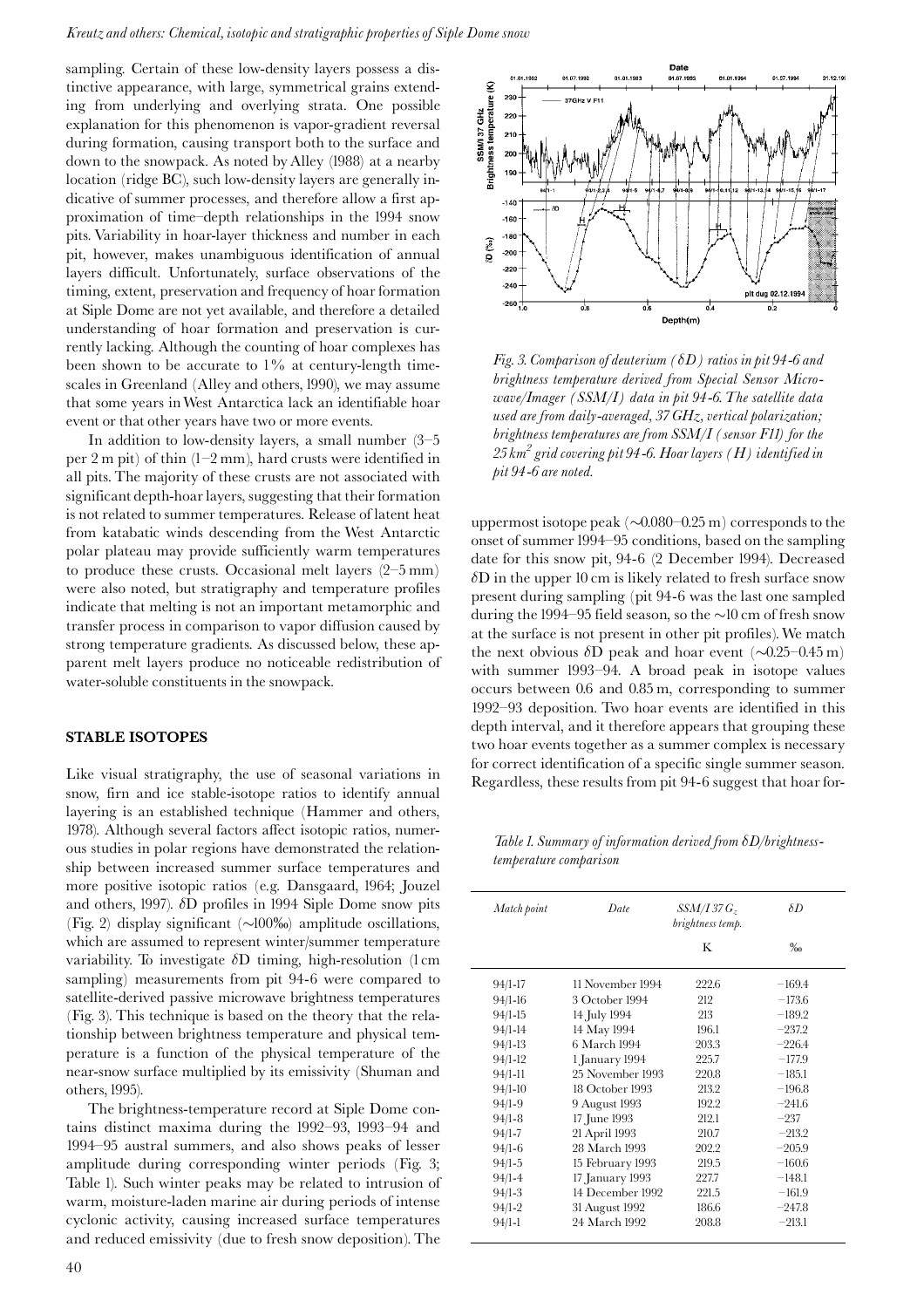mation and the  $\delta D$  signal are recording summer intervals. Determining the exact timing of the  $\delta$ D peak preserved in the snowpack is difficult without snow-depth data; however, based on the above results and those of other studies in coastal Antarctic regions (Van Ommen and Morgan, 1997),  $\delta$ D peaks likely occur within  $\pm$ 4 weeks of 1 January.

Using the relationships observed between hoar formation and isotopic composition in pit 94-6, we examine the remaining 1994 snow pits for hoar-formation timing (Fig. 2). In all pits, substantial  $($  > 5 cm) hoar layers correspond to summer  $\delta$ D maxima. Hoar events thinner than 5 cm are not always associated with summer layers based on comparison with  $\delta D$  profiles. No relation is noted between  $\delta D$  peak amplitude and hoar thickness. Indeed, predicting a  $\delta D$ profile based on hoar layers alone proves to be difficult, at least in this set of snow pits. Melt layers and thin crusts do not appear to have any definite relationship with  $\delta D$ , as these stratigraphic features occur during both  $\delta$ D maxima and minima.



Fig. 4. Comparison of deuterium ( $\delta D$ ), physical stratigraphy,  $H_2O_2$  and major-ion concentrations (NO<sub>3</sub>, nssSO<sub>4</sub><sup>2-</sup> and MSA) in pit 94-6.

#### **HYDROGEN PEROXIDE**

 $H_2O_2$  is produced in the atmosphere by photochemical reactions involving hydroxyl radicals, so its atmospheric concentration reflects local atmospheric chemistry and ultraviolet intensity (Beer and others, 1991).  $H_2O_2$  is a so-called "reversibly deposited species" in snow (Bales and Choi, 1996), and therefore exhibits strong gas-phase exchange and post-depositional signal modification. Surface concentrations in central Greenland and South Pole snow pits exceed those in previously buried summer layers, with losses being greater at the lower-accumulation-rate site (South Pole; Sigg and Neftel, 1988; Whitlow and others, 1992; McConnell and others, 1998). Nevertheless, peak  $H_2O_2$  concentrations in surface snow can provide an important indication of summer layers in the snowpack.

 $H_2O_2$  concentrations in 1994 Siple Dome snow pits are presented in Figures 2 and 4. Comparison of  $H_2O_2$  and  $\delta D$ profiles suggests that  $H_2O_2$  peaks during or slightly after  $\delta D$ maxima. This finding is consistent with physically based modeling results using measured parameters (temperature, accumulation rate) at Siple Dome, which also suggest a latesummer peak for  $H_2O_2$  (McConnell, 1997). Further exam-

ination identifies a  $\delta D$  peak in the upper 40 cm of pits 94-1 and 94-2 which does not have an associated  $H_2O_2$  maximum. As noted below, this apparently anomalous  $\delta$ D maximum also occurs in pit 94-4, based on comparison with major-ion profiles. A possible explanation for this event may be related to two positive excursions in the brightnesstemperature record seen during winter (April-October) 1994 (Fig. 3). Such events may indicate intrusion of warm, marine air during intense cyclonic activity, accounting for deposition of isotopically heavy snow. This anomalous  $\delta D$ event appears to be confined to pits on the north side of the Siple Dome ice divide.

#### **MAJOR IONS**

On seasonal time-scales, a correlation likely exists between aerosol and snow ion concentrations, enabling ion concentration profiles in snow to be used as a dating tool (e.g. Herron and Langway, 1979; Warburton and Young, 1981; Mumford and Peel, 1982; Legrand and Delmas, 1984; Mayewski and Legrand, 1990; Mosley-Thompson and others, 1991; Whitlow and others, 1992; Minikin and others, 1994). Sulfur species  $(SO<sub>4</sub><sup>2-</sup>$  and MSA) dominate the ion content of summer Antarctic aerosol and snowpack, and are primarily of marine origin (oxidation of dimethylsulfide; Wagenbach, 1996). Although the sources of nitrogen species  $(NO_3^-$  and  $NH_4^+)$ in the Antarctic atmosphere are not well understood,  $NO_3^$ has been shown to peak during the late-spring/summer season in aerosol measurements (Wagenbach and others, 1988; Savoie and others, 1992) and in snow (Mayewski and Legrand, 1990; Whitlow and others, 1992; Dibb and Whitlow, 1996). Sea-salt-derived species ( $Na^+$ ,  $Cl^-$  and  $Mg^{2+}$ ), which dominate the total ion burden of Siple Dome surface snow, generally peak during the winter and spring (July-November) months in coastal and polar-plateau aerosols and snow (Tuncel and others, 1989; Savoie and others, 1992; Wagenbach, 1996). Because this peak occurs when sea-ice extent is at a maximum, increased meridional transport during winter is most likely responsible for the sea-salt maxima (Kreutz and others, 1997a).

Comparison of Siple Dome surface snow major-ion concentrations with isotopic,  $H_2O_2$  and stratigraphic measurements reveals seasonal signals in several species (Figs 2 and 4). Non-sea-salt  $SO_4^2$  and MSA profiles display maxima generally coincident with  $\delta D$  and  $H_2O_2$  peaks. Timing of both  $nssSO_4^{2-}$  and MSA peaks appears consistent with observations of a peak in Southern Ocean productivity in early/mid-summer (Gibson and others, 1989). A recent comparison of continuous aerosol measurements and firn-core  $nssSO_4^2$  concentrations at South Pole (Bergin and others, 1998) demonstrates a consistent summer peak in sulfate aerosol and firn concentration. Therefore, based on observed  $n_{\rm S}$ SO<sub>4</sub><sup>2-</sup> profiles at Siple Dome and elsewhere, it appears that  $nss\overline{SO_4}^{2-}$  concentrations provide a consistent and accurate method for annual-layer dating, particularly at coastal sites such as Siple Dome. NO<sub>3</sub> concentrations at Siple Dome peak are generally in phase with  $\mathrm{nssSO_4}^{2-}$ ,  $\delta\mathrm{D}$  and  $H_2O_2$ . The timing of the summer  $NO_3^-$  peak may be related to increased stratosphere/troposphere exchange as the polar stratospheric vortex breaks down with the onset of sunlit conditions (Mayewski and Legrand, 1990; Mulvaney and Wolff, 1993).

Sea-salt concentrations (represented in Figure 2 by  $\text{Na}^+$ )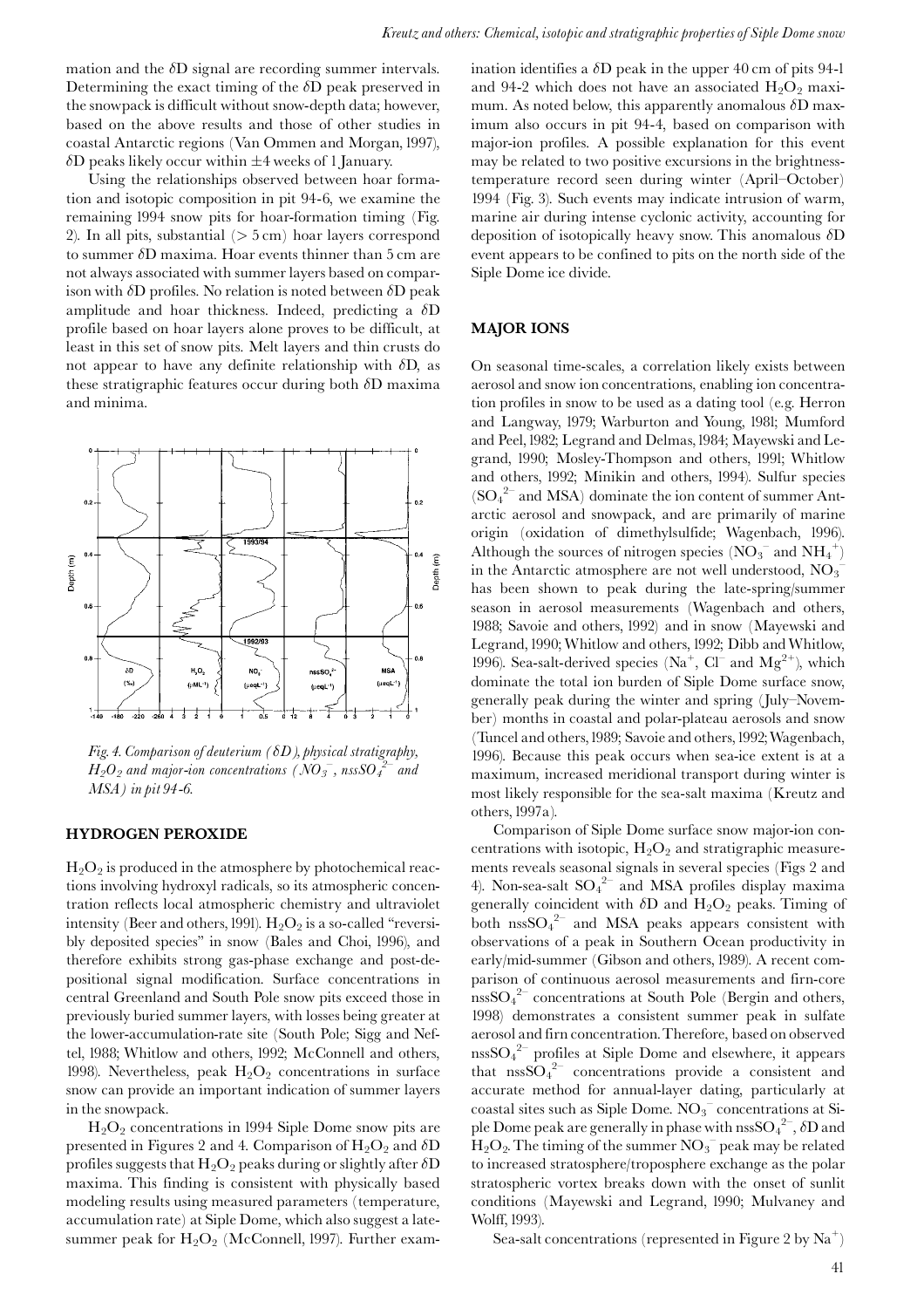

Fig. 5. Comparison of  $nssSO_4^{2-}$ ,  $nssCa^{2+}$ ,  $nssK^+$  and nss ${Mg}^{2+}$  concentrations, Cl /Na ratios and NH $_4^+$  concentrations in pit 94-1. Pit 94-1 is presented here because it is located at the site of a 150 m ice core (Kreutz and others, 1997a). The temporal pattern of variability demonstrated for these species in pit 94-1 is consistent in all other pits.

generally peak during winter (indicated by nss $SO_4^{2-}$ ,  $\delta D$ and  $H_2O_2$  minima). Whereas South Pole snow-pit profiles usually show one  $\text{Na}^+$  peak per year (Whitlow and others, 1992), Siple Dome  $\text{Na}^+$  profiles contain more than one. This is likely due to the relatively coastal location of Siple Dome and its lower elevation (621 m). Thus, sea-salt input is episodic, and depends on synoptic-scale marine cyclogenesis, which occurs throughout the year in the high southern latitudes (Hogan, 1997). The majority of sea-salt input, however, likely occurs during winter (August-November), based on atmospheric-aerosol composition data from South Pole (Bodhaine and others, 1986). Frequent intrusions of marine air were also identified as the cause of significant sea-salt peaks in Ross Ice Shelf snow pits (Warburton and Young, 1981). Using sea-salt species as a primary dating tool at Siple Dome is not viable; however, sea-salt profiles can be used to verify winter troughs in other species.

Peaks in the  $Cl^{-}/Na^{+}$  ratio (Fig. 5), which are thought to reflect input of HCl in the summer from the interaction of  $H_2SO_4$  and long-traveled sea-salt aerosols (Legrand and Delmas, 1988; Whitlow and others, 1992), peak prior to  $\text{nssSO}_4^2$ . The high sea-salt concentrations at Siple Dome cause the  $Cl^{-}/$  $Na<sup>+</sup>$  ratio, unlike that at South Pole, to be close to sea-water



Fig. 6. Summary of seasonal input timing at Siple Dome, relative to an idealized  $\delta D$  curve (after Whitlow and others, 1992). Solid lines indicate when maximum concentrations frequently occur, and dashed extensions represent the range where peaks are sometimes noted.

values (1.5) for the majority of samples, and therefore  $Cl^-/Na^+$ ratios do not appear to be an accurate dating tool.

Although  $NH_4^+$  shows a weak summer maximum in three out of five snow-pit years (Fig. 5), low  $NH_4^+$  concentrations and potential for contamination preclude using  $NH_4^+$  as a reliable seasonal indicator at Siple Dome. Non-sea-salt fractions of  $Ca^{2+}$ , K<sup>+</sup> and Mg<sup>2+</sup>, which are likely related to longtraveled, continentally derived crustal salts (Whitlow and others, 1992), consistently peak during winter (Fig. 5). Peak concentrations, however, may be due to high sea-salt concentrations and subsequent partitioning artifacts. Therefore,  $nssCa^{2+}$ ,  $nssK^{+}$  and  $nssMg^{2+}$  concentration profiles are not likely to be an accurate means of identifying annual layers.

Figure 6 provides a schematic summary of chemical input timing relative to an idealized isotopic profile at Siple Dome. In general, results from these Siple Dome snow pits are consistent with seasonal variations in snow and aerosol chemistry reported from other Antarctic locations (South Pole (Whitlow and others, 1992), G.V. Neumayer (Wagenbach and others, 1988), Mawson (Savoie and others, 1992), Berkner Island (Wagenbach and others, 1994), Ross Ice Shelf (Warburton and Young, 1981), Dyer Plateau (Cole-Dai and others, 1995), Filchner-Ronne Ice Shelf (Minikin and others, 1994)), and with seasonal ion variations noted in the 1994 Siple Dome 150 m core (Kreutz and others, 1998). Of the limited set of parameters investigated here, the most reliable summer indicators in the 1994 Siple Dome snow pits appear to be nssSO<sub>4</sub><sup>2-</sup>,  $\delta$ D, H<sub>2</sub>O<sub>2</sub>, MSA and NO<sub>3</sub><sup>-</sup>. Where large hoar layers can be identified, they are also useful, but thin layers do not provide unique annual associations. Seasalt species peaks can be used to estimate winter deposition, but caution must be used since sea-salt peaks are shown to occur throughout the year on an event basis. Thus, a multiparameter approach is beneficial for accurately dating Siple Dome snow-pit, firn and ice-core records.

#### **RESULTS OF ANNUAL-LAYER COUNTING IN 1994 SNOW PITS**

Applying the above dating scheme to the 1994 Siple Dome snow pits results in the mean annual accumulation rates presented in Figure 7. Although it appears that a slight gradient in accumulation rate exists (increasing to the north), the short (5-7 year) snow-pit records and large interannual accu-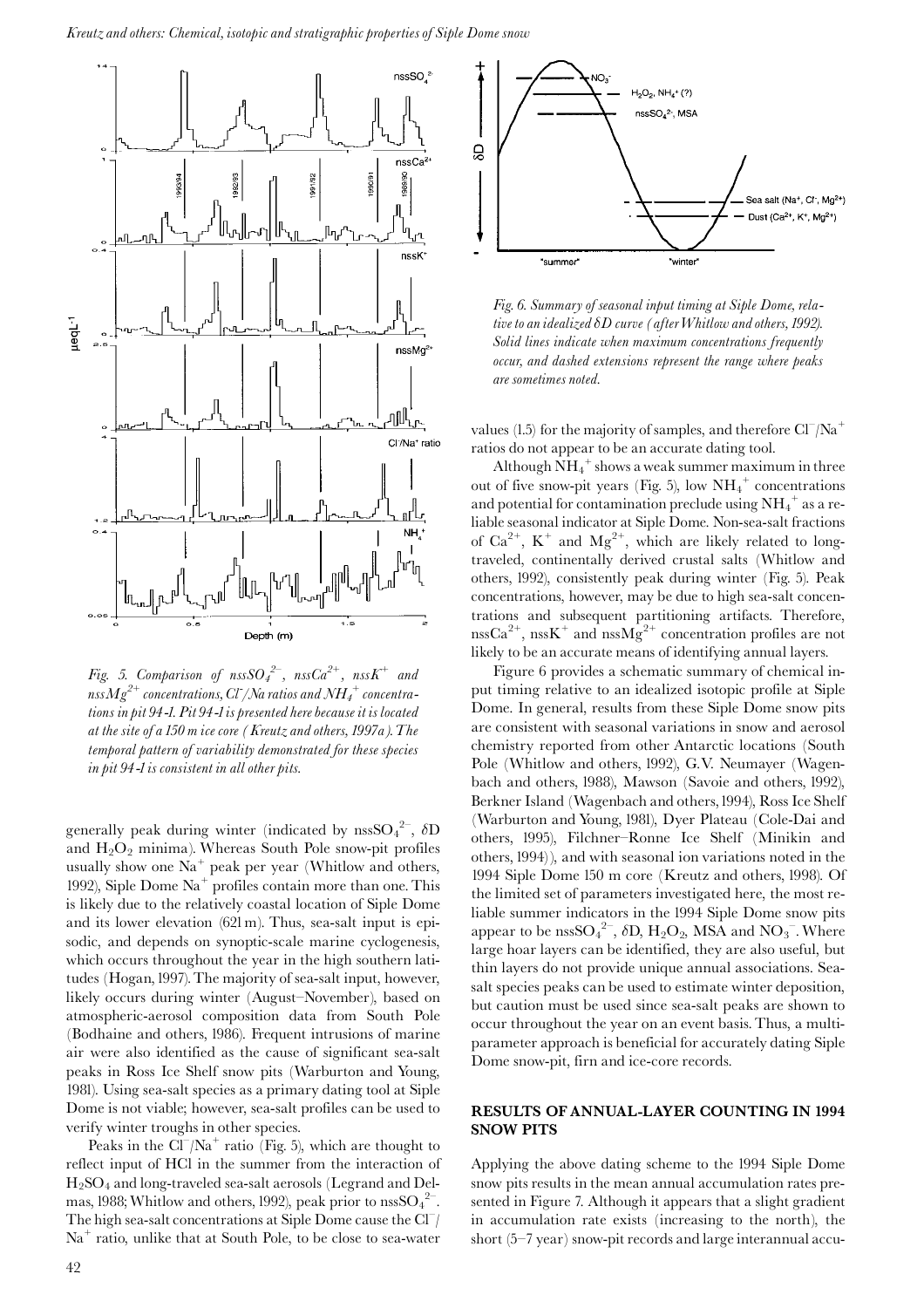

Fig. 7. Mean annual accumulation-rate estimates from snow pits and a 150 m ice core (denoted as 94-C; Kreutz and others, 1997a) collected at Siple Dome during 1994. Pits 94-1, 94-2 and 94-4 and the 1994 core which are north of the ice divide are to the right, while pits to the south of the divide (94-3 and 94-5) are to the left. Average values represent slightly different time periods, based on the number of years of accumulation present in the upper 2 m at each site  $(5 \text{ years } (1990-94)$  for pits 94-2 and 94-4; 6 years (1989-94) for pit 94-3; 7 years (1988–94) for pits 94-1 and 94-5; and 7 years (1988–94) for the core record). Error bars represent  $\pm 1$  standard error unit.

mulation variability preclude a statistical difference for all but two pits (94-2 and 94-5). Major-ion profiles from an expanded array of snow pits  $(\pm 30 \text{ km of the divide})$  on Siple Dome (collected during the 1996-97 season), however, indicate that this gradient is significant in terms of accumulation and ion flux (Kreutz and others, 1997b). Such a gradient in accumulation rate is consistent with modeled moisture flux into the Ross Sea/West Antarctic region (Cullather and others, 1996) and hence across the roughly east-west-trending Siple Dome ice divide.

Comparison of accumulation rates in the 1994 snow pits with results from the 150 m core drilled at Siple Dome is also presented in Figure 7 for the 7 year period (1988–94) of overlap. Values for the 1988-94 period in both pit 94-1 and the 1994 core are roughly equal, as would be expected due to the small spatial offset between the two records  $(\sim l \, \text{m})$ . Accumulation estimates for 1988-94 from the two drill-site records (11.1  $\text{g cm}^{-2} \text{ a}^{-1}$ ) are also similar to the 1150 year mean accumulation  $(11.9 \text{ g cm}^{-2} \text{ a}^{-1})$ , density  $0.9 \text{ g cm}^{-3}$ ; Kreutz and others, 1997a). Despite the significant interannual and decadal-scale variability present in the core accumulation record, there is no appreciable change prior to the onset of or during the Little Ice Age (Kreutz and others, 1997a). Therefore, the recent accumulation regime at Siple Dome, at least near the flow divide, may be representative of conditions present during the last millennium.

#### **CONCLUSIONS**

Results presented here, while only in the top 2 m of the Siple Dome snowpack, suggest that seasonal signals in several parameters do exist and will enable construction of an accurate depth/age scale in deeper cores recovered from Siple Dome. Discrete and continuous ion measurements in the 1994 Siple

Dome 150 m core (Kreutz and others, 1997a) provide evidence of this, at least for 15% of the Siple Dome ice thickness (Raymond and others, 1995). Modeling results from Siple Dome suggest that annual layers will reach sub-centimeter thickness at about 600–700 m depth, which is below the predicted depth of the Wisconsin/Holocene transition  $(\sim 550-$ 650 m; Nereson and others, 1996). In their study, Nereson and others (1996) suggest that if annual stratigraphic or chemical signals exist and have been preserved in the ice, they may be resolved throughout the Holocene. Post-depositional processes are known to affect ionic (Steffensen and others, 1997; Kreutz and others, 1998),  $H_2O_2$  (McConnell, 1997) and isotopic (Hammer and others, 1978) records at depth in various icecore records, and therefore interpretation of the various seasonal chemical variations (Kreutz and others, in press) may become more difficult. Despite this, a multi-parameter approach using both chemical and visible-stratigraphic techniques may still be expected to provide accurate dating of a long time-series ice-core record from Siple Dome.

#### **ACKNOWLEDGEMENTS**

We thank colleagues in the field (Q. Yang, A. Gades, R. Jacobel and T. Scambos), the Siple Dome Science Coordination Office (Desert Research Institute, University of Nevada), the Polar Ice Coring Office (University of Nebraska, Lincoln), Antarctic Support Associates, Navy Squadron VXE-6 and the 109th Air National Guard. S. Johnsen and K. Goto-Azuma made helpful comments on the manuscript. Financial support for this project was provided by the U.S. National Science Foundation Office of Polar Programs (OPP 9316564 (UNH), OPP 9420648 (UW)).

#### **REFERENCES**

- Alley, R. B. 1988. Concerning the deposition and diagenesis of strata in polar firn. *J. Glaciol.*, 34(118), 283-290.
- Alley, R. B. and C. R. Bentley. 1988. Ice-core analysis on the Siple Coast of West Antarctica. Ann. Glaciol., 11, 1-7.
- Alley, R. B., E. S. Saltzman, K. M. Cuffey and J. J. Fitzpatrick. 1990. Summertime formation of depth hoar in central Greenland. Geophys. Res. Lett., 17(12), 2393-2396.
- Bales, R. C. and J. Choi. 1996. Conceptual framework for interpretation of exchange processes. In Wolff, E.W. and R. C. Bales, eds. Chemical exchange between the atmosphere and polar snow. Berlin, etc., Springer-Verlag, 319-338. (NATO ASI Series I: Global Environmental Change 43.)
- Beer, J. and 15 others. 1991. Seasonal variations in the concentrations of <sup>10</sup>Be, Cl<sup>-</sup>, NO<sub>3</sub><sup>-</sup>, SO<sub>4</sub><sup>2-</sup>, H<sub>2</sub>O<sub>2</sub><sup>-210</sup>Pb,<sup>3</sup>H, mineral dust and <sup>18</sup>O in Greenland snow. Atmos. Environ., Ser. A, 25(5-6), 899-904.
- Bergin, M., E. A. Meyerson, J. E. Dibb and P. A. Mayewski. 1998. Relationship between continuous aerosol measurements and firn core chemistry over a 10 year period at the South Pole. Geophys. Res. Lett., 25(8), 1189-1192.
- Bodhaine, B.A., J.J. Deluisi, J.M. Harris, P. Houmere and S. Bauman. 1986. Aerosol measurements at the South Pole. Tellus, 38B(3-4), 223–235.
- Cole-Dai, J., L. G. Thompson and E. Mosley-Thompson. 1995. A 485 year record of atmospheric chloride, nitrate and sulfate: results of chemical analysis of ice cores from Dyer Plateau, Antarctic Peninsula. Ann. Glaciol., 21.182-188.
- Cullather, R. I., D. H. Bromwich and M. L. van Woert. 1996. Interannual variations in Antarctic precipitation related to El-Niño-Southern Oscillation. *J. Geophys. Res.*, 101 (D14), 19,109-19,118.
- Dahl-Jensen, D., S. J. Johnsen, C. U. Hammer, H. B. Clausen and J. Jouzel. 1993. Past accumulation rates derived from observed annual layers in the GRIP ice core from Summit, central Greenland. In Peltier, W.R., ed. Ice in the climate system. Berlin, etc., Springer-Verlag, 517-532. (NATO ASI Series I: Global Environmental Change 12.)
- Dansgaard, W. 1964. Stable isotopes in precipitation. Tellus, 16(4), 436-468.
- Dibb, J. E. and S. Whitlow. 1996. Recent climatic anomalies and their impact on snow chemistry at South Pole, 1987-1994. Geophys. Res. Lett., 23(10),  $1115 - 1118.$